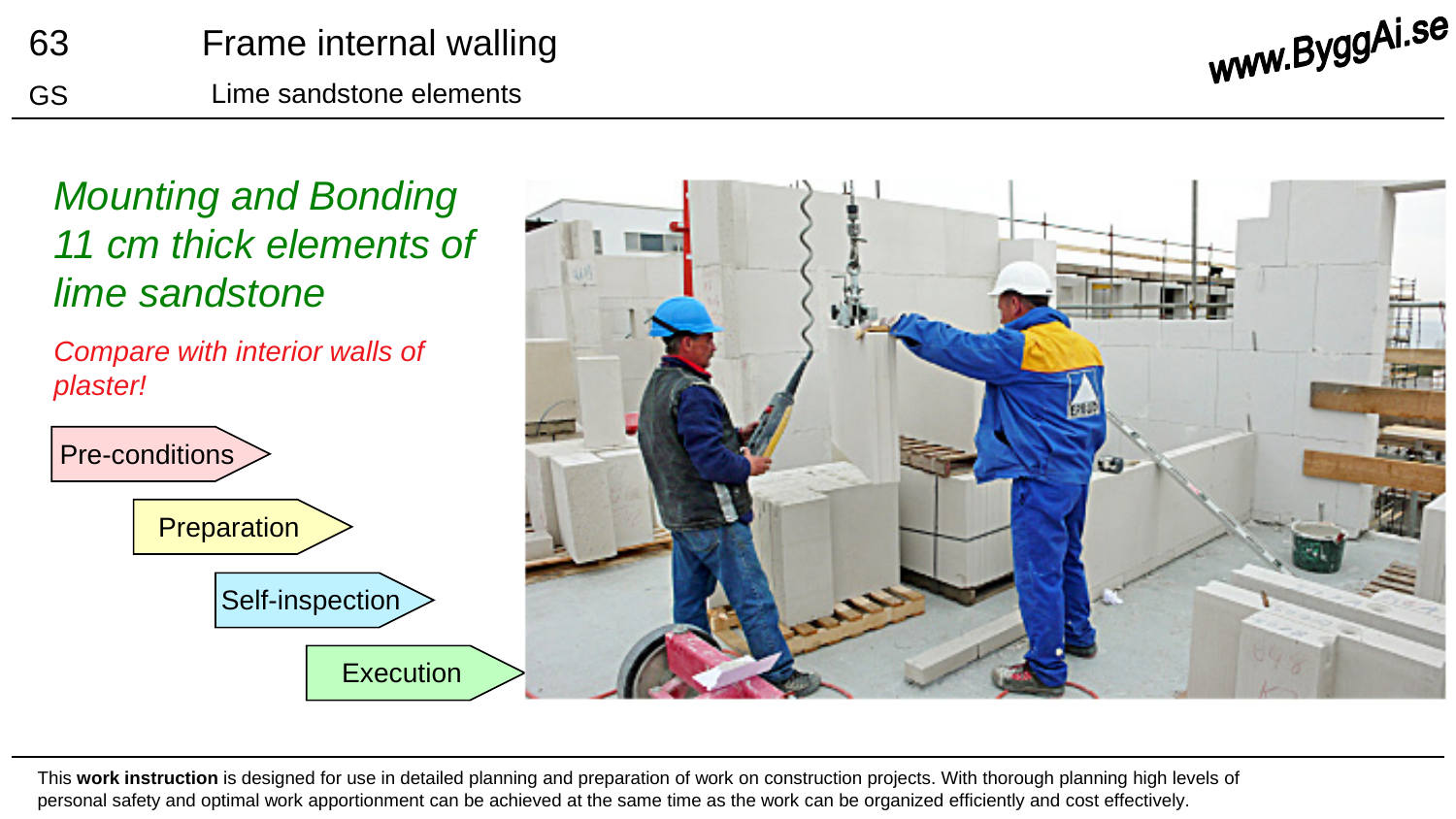### **Lime sandstone blocks**

**Explanations** 

Lime sandstone blocks is composed of sand, cement and water, and is therefore an environmentally friendly material.

The described method, of mounting large lime sandstone blocks of ½ m2, with adhesive, is common in Germany. When the compressive strength is about the same as for concrete, internal walls can be built up to several floors in height using these blocks.

The weight of the blocks means that transport costs are high - ie the distance from the factory sets a financial limit on its use. In Germany, Heidelberg has a large number of factories across the country.

#### **Expenditure of time**

Two fitters assemble approx 50 - 60 m2 of wall per day ie 0.27 h/m2 wall. The dimensions of the current block is  $t = 115$  mm and b X h: 998 x 498 mm. This represents two blocks per m2 of wall.

#### **Installations**

Grooves for electrical wiring and boxes are milled and drilled into the elements.

#### **Technical description of 'Lime Sand Stein'**

Information is provided on<http://www.heidelberger-kalksandstein.de/de.html>

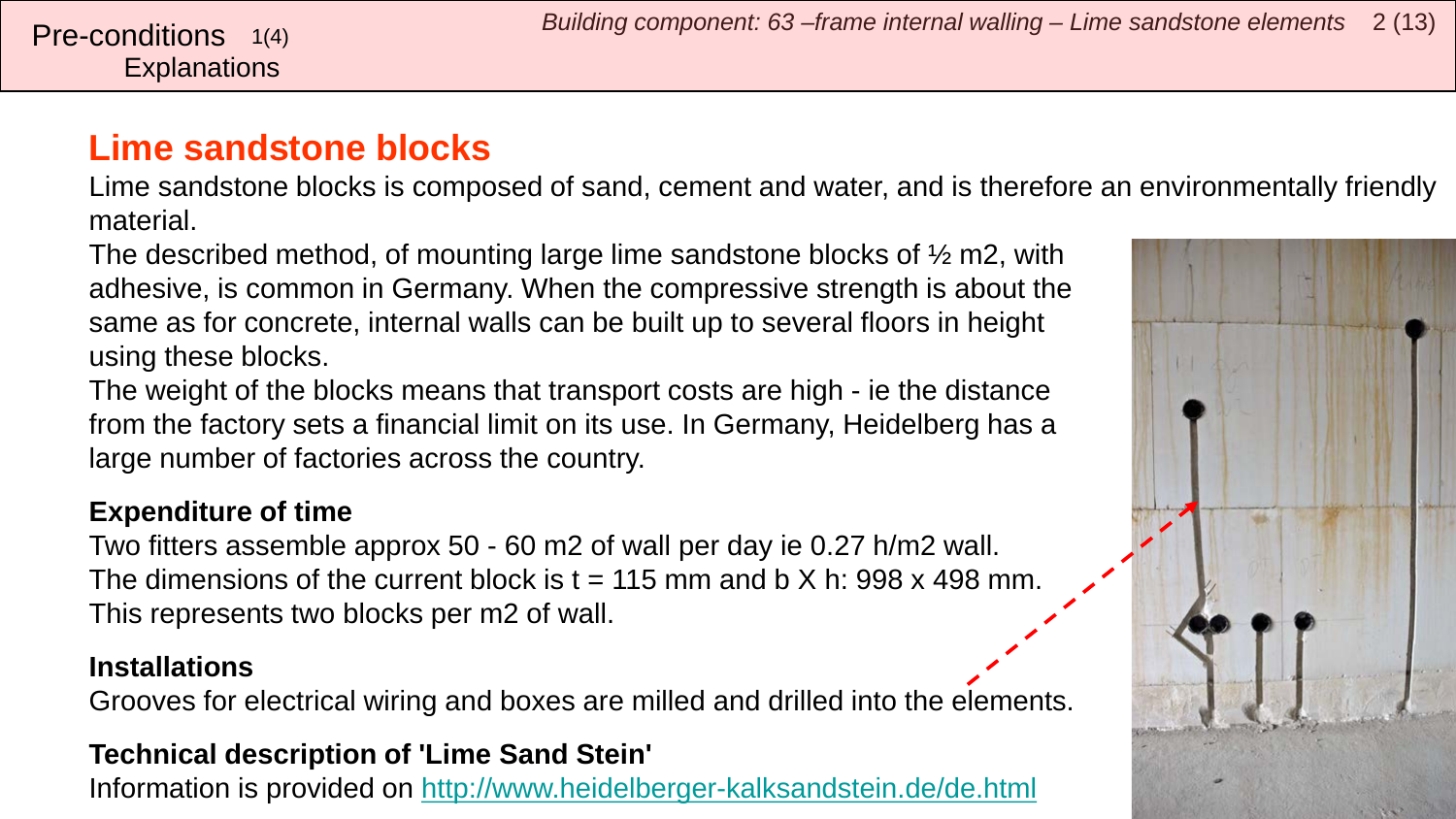## <span id="page-2-0"></span>Safety — Risk assessment

| Work activity & Problem                            | $\mathsf{P}$ | C               | $Risk = P^*C$ | Action                                                         |
|----------------------------------------------------|--------------|-----------------|---------------|----------------------------------------------------------------|
| Overloading, stretching                            | 3            | 70              | 210           |                                                                |
| Crane Working with the elements, crush<br>injuries | 30           | $5\overline{)}$ | 150           | Education in crane directing and strapping                     |
| Falling material, crush injuries                   | 10           | 15              | 150           | Minimize crane movements with thoughtful<br>depot localisation |
| Fall from ladder, fall injuries                    | 10           | 15              | 150           | Scaffolding and stairs                                         |
| Fall injuries, sprain                              | 10           | 15              | 150           | Regular tidying                                                |
|                                                    |              |                 |               |                                                                |

|                   |           | Assessment of probability |                       | <b>Assessment of consequences</b> |             |            |                               |
|-------------------|-----------|---------------------------|-----------------------|-----------------------------------|-------------|------------|-------------------------------|
| $Probability = P$ | $P = 0.1$ | Verv unlikelv             | $(<1$ times/10 years) | $C = 0.5$                         | Trifle      |            |                               |
| Consequence = C   | $P = 1$   | Unlikely                  | (1 times/10 years)    | $C=1$                             | Tiny        |            | (1 - 2 days sick leave)       |
| $Risk = P * C$    | $P = 3$   | Low probability           | (1 times/3 years)     | $C=5$                             | Small       |            | (3 - 7 days sick leave)       |
|                   | $P = 10$  | Relative probability      | (1 times/year)        | $C = 15$                          | Tactile     | ( 8 - 29   | $-$ " $-$ )                   |
|                   | $P = 30$  | Probable                  | (1 times/month)       | $C = 70$                          | Severe      | $(30-299)$ | $\cdot$ " $\cdot$ )           |
|                   |           |                           |                       | $C = 500$                         | Very severe | (>300      | $\sim$ $^{10}$ $\sim$ $^{11}$ |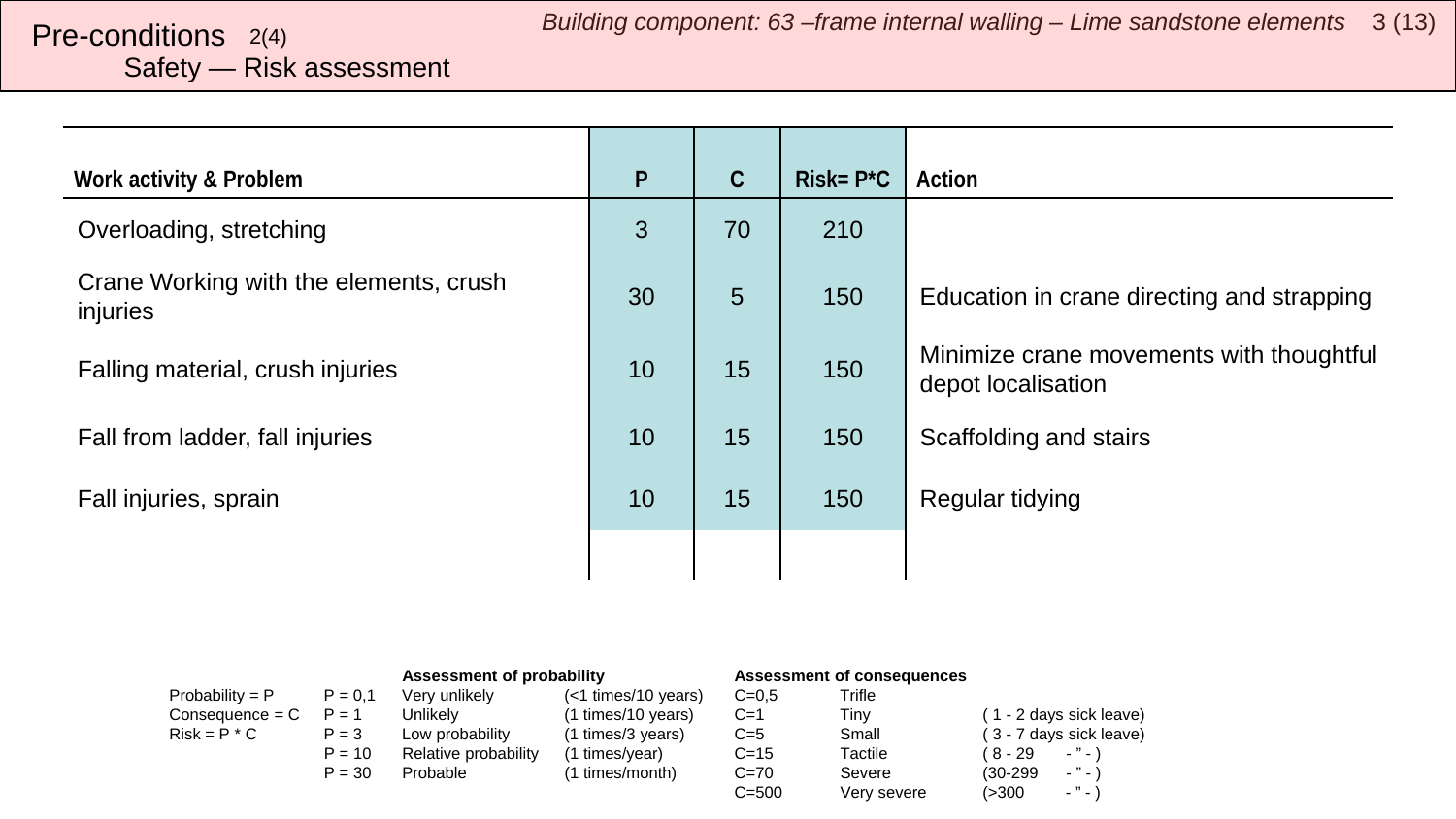Safety — Protective gear

*Text from the Working Environment Authority's brochure Safer Construction Work*

#### **Personal Protective Equipment** § **71**

Safety helmet and protective footwear should be used unless this is clearly unnecessary. Other personal protective equipment such as eye protection, hearing protection and gloves should be worn when required.

#### **First Aid** § **31**

First Aid should be available. Staff who are trained to provide First Aid should always be available.

Facilities and First Aid equipment should be marked with signs.

There shall also be signs presenting phone numbers, address and, if necessary, route description of the local emergency services.

Regulations related to First Aid are presented in AFS 1999:7 "First Aid and Emergency Support".

#### **Watch out for falling objects** § **67**

Areas where there is a risk of falling objects should be cordoned off and appropriately marked. If such areas must be entered then canopy covered walkways or similar should be organized.

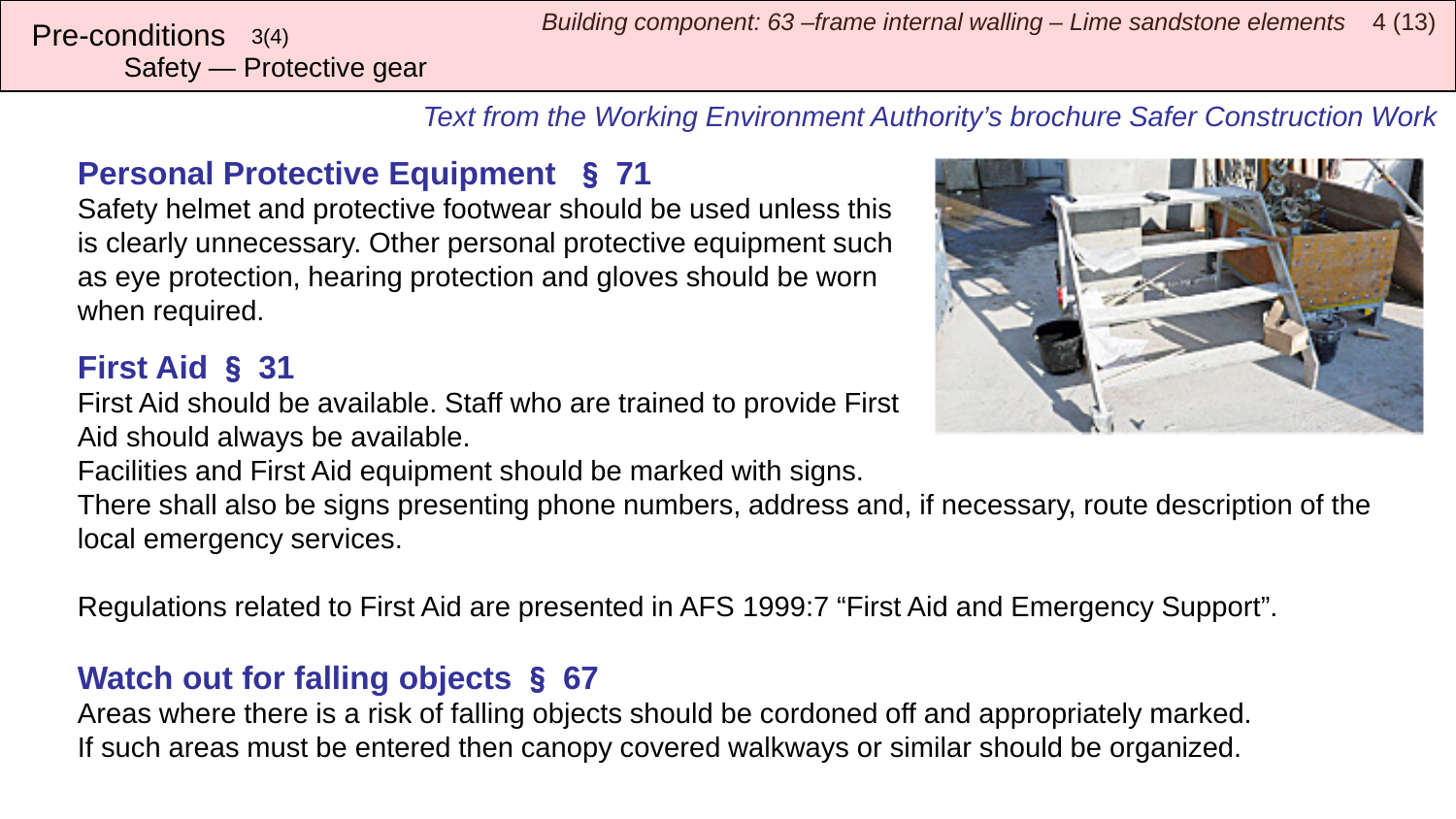*Building component: 63 –frame internal walling – Lime sandstone elements* 5 (13)<br>Crane directing (See also AFS 2008:13, Appendix 3)

Crane directing *(See also AFS 2008:13, Appendix 3)*

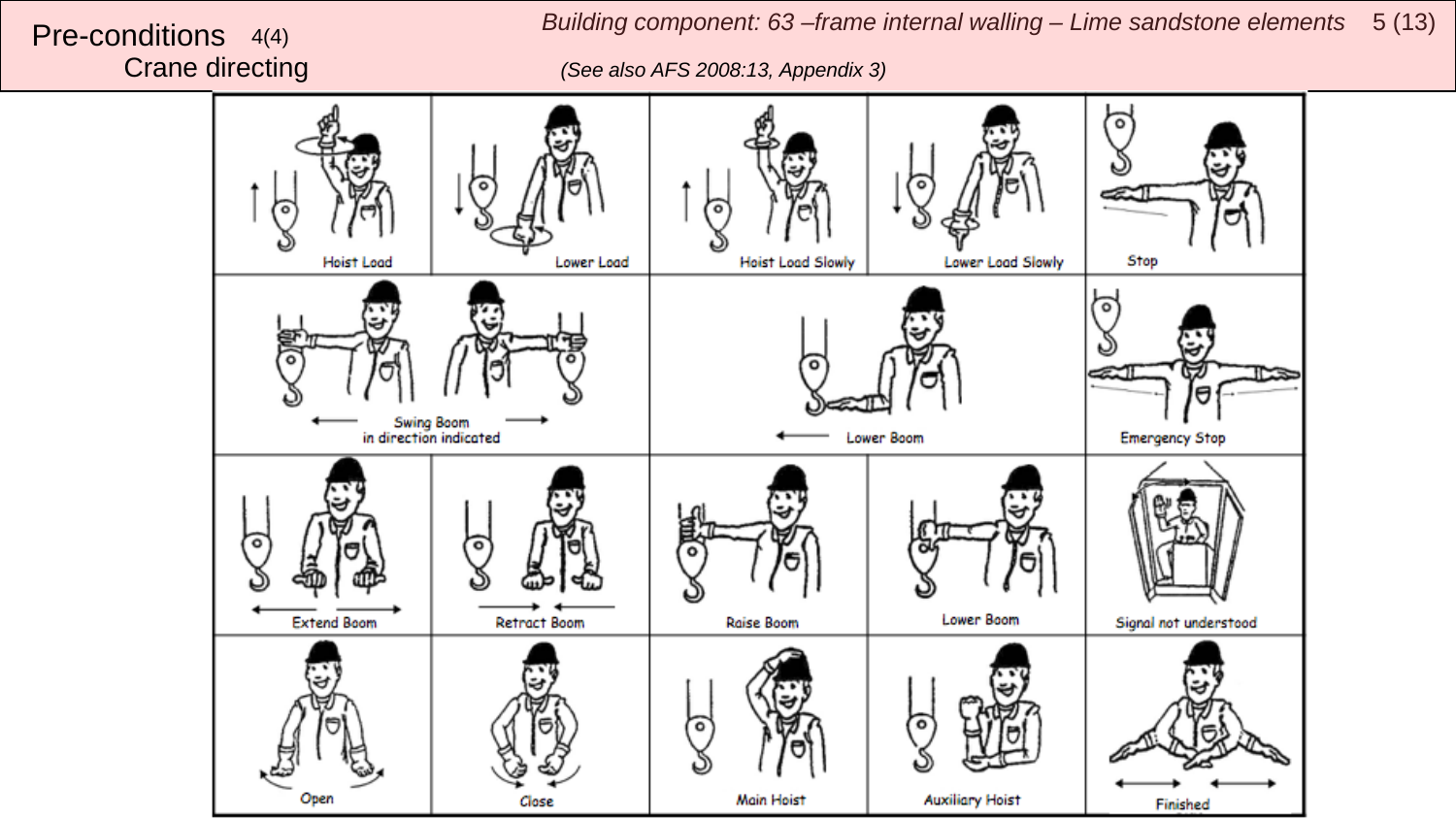<span id="page-5-0"></span>Equipment and materials Preparation 1(2)

#### **Tools and Equipment**

- Smaller electrically-driven crane with lifting beam. Crane Basket for large crane element pallets.
- Mobile scaffold and ladder
- Stone splitter and/or masonry saw
- Screw ties for wall stabilization

#### Hand Tools

- Long and short spirit level, bricklayer's string
- Adhesive 'agitator', mixing vessels, shovel, glue bucket
- Glue spreader (spade), trowel, mortarwater
- Bricklayer's hammer, rubber mallet
- Climate protection/tarpaulins for protection of the works

### **Materials**

- Lime sandstone blocks on pallets
- Glue in sacks
- Anchoring ties for walling



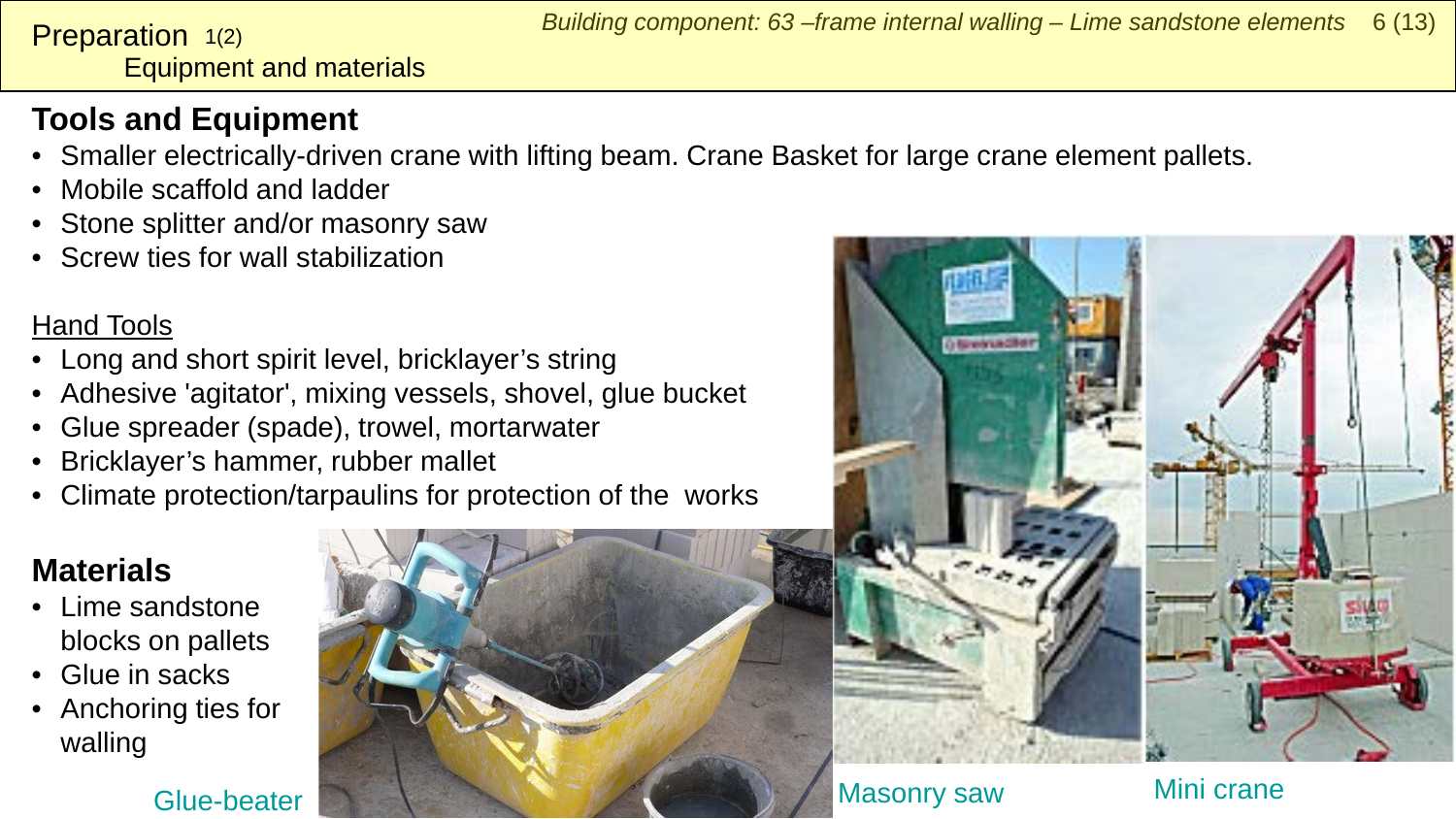Storages with piled stone blocks are placed so that the crane and rolling scaffold movement is not hindered. From wall to stockpile 1.20 m then stockpile every 1.0 m within the radius of the 'crane track'

The stockpile should be placed between 'crane track' and the wall to be built

This avoids unnecessary crane swings



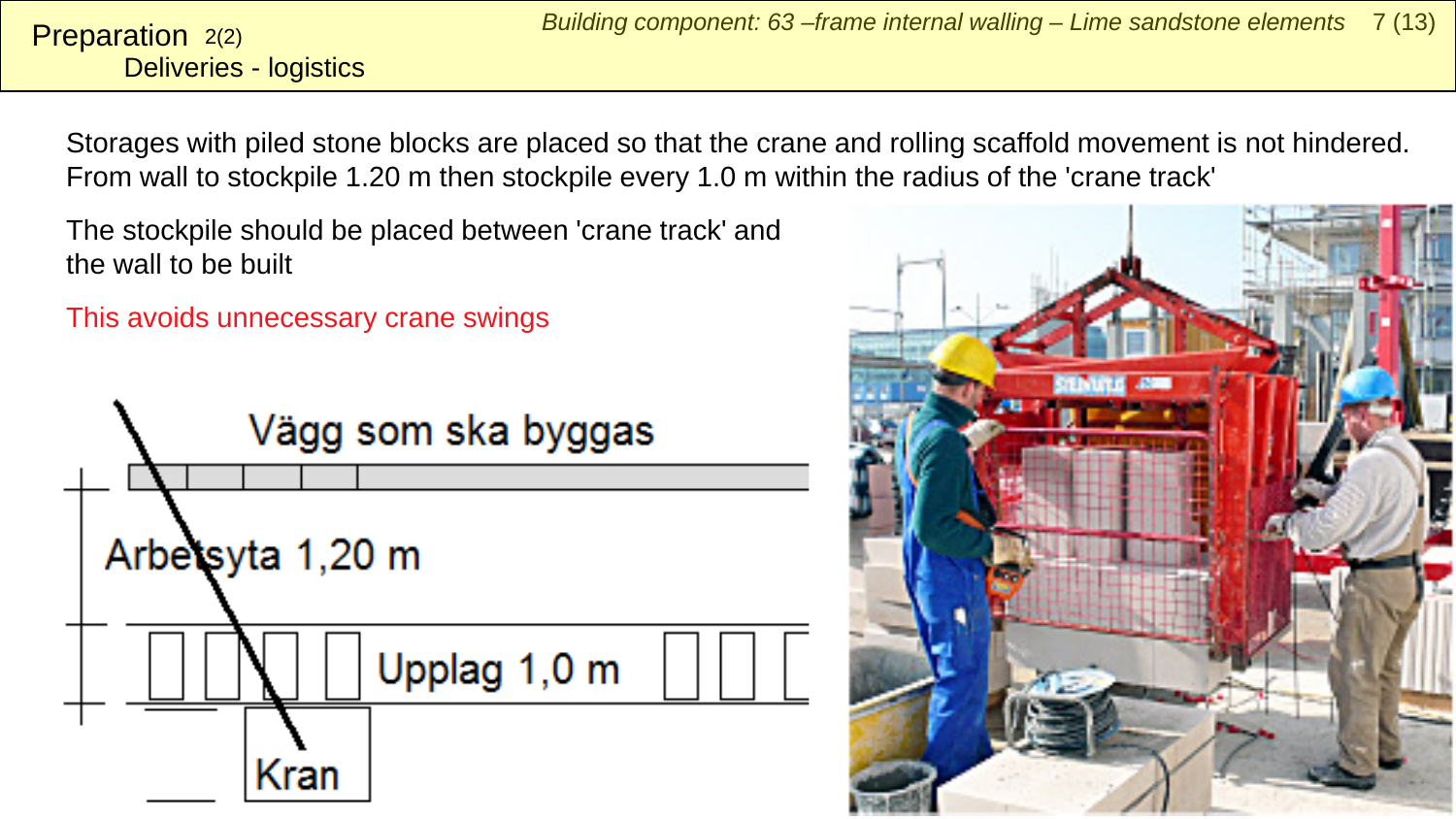#### <span id="page-7-0"></span>Template & instructions Self-inspection 1(2)

| <b>No</b>      | <b>Check</b>                                      | <b>Method or</b><br>equipment | <b>Frequency</b> | <b>Result</b> | <b>Date</b><br><b>Signature</b> | <b>Deviation/Remedy</b><br><b>Approval/Non-A</b> |
|----------------|---------------------------------------------------|-------------------------------|------------------|---------------|---------------------------------|--------------------------------------------------|
| $\mathbf{1}$   | Check level and evenness (The blocks are in line) |                               |                  |               |                                 |                                                  |
| $\overline{2}$ | Necessary mounting hardware in place              |                               |                  |               |                                 |                                                  |
| $\mathbf{3}$   | Setting out                                       |                               |                  |               |                                 |                                                  |
| $\overline{4}$ |                                                   |                               |                  |               |                                 |                                                  |
| $\sqrt{5}$     |                                                   |                               |                  |               |                                 |                                                  |
| 6              |                                                   |                               |                  |               |                                 |                                                  |
| $\overline{7}$ |                                                   |                               |                  |               |                                 |                                                  |
| 8              |                                                   |                               |                  |               |                                 |                                                  |
| 9              |                                                   |                               |                  |               |                                 |                                                  |
| 10             |                                                   |                               |                  |               |                                 |                                                  |
| 11             |                                                   |                               |                  |               |                                 |                                                  |
|                |                                                   |                               |                  |               |                                 |                                                  |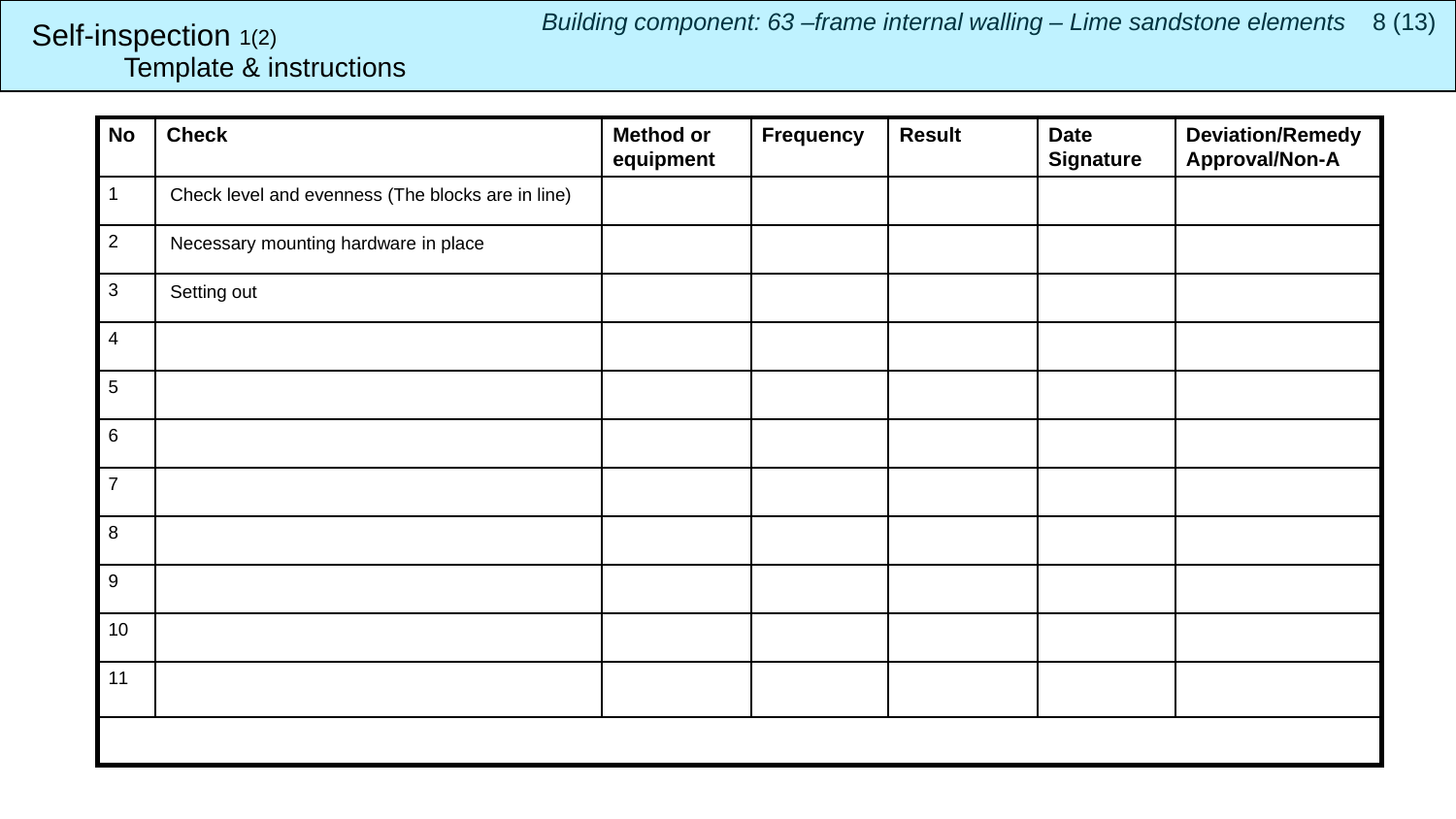# **Quality criteria for the project and the product**

- Study Drawings, Specifications and Inspection planning
- Think through the alternative **methods of production** and handling of materials, tools etc. that can meet the requirements



#### *Pay particular attention to*

- Protect the wall's top surface and abutments to other building elements against both moisture and fast drying
- Mix the mortar according to manufacturer's instructions
- At temperatures below +5<sup>o</sup>C, the masonry shall be protected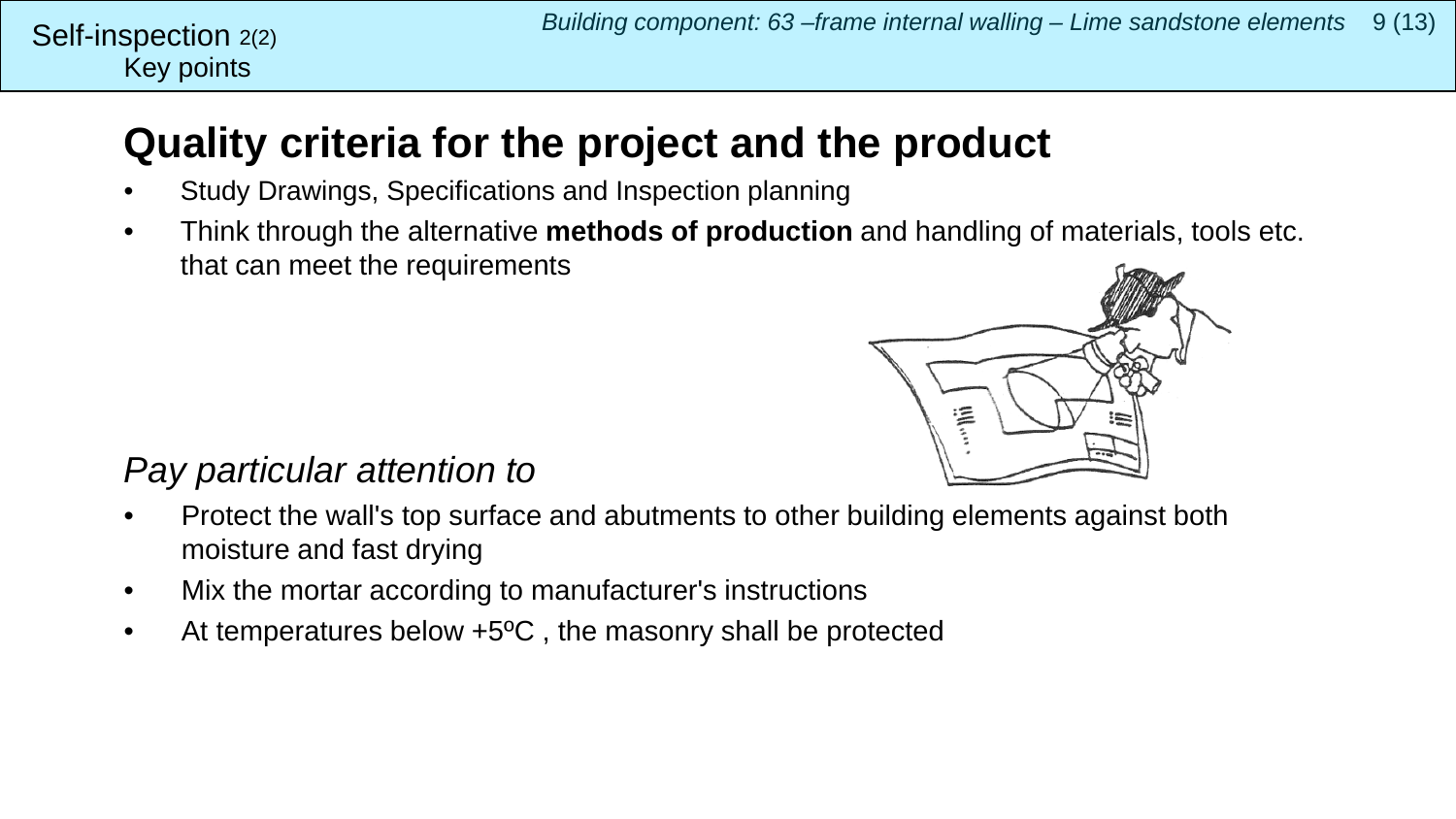#### <span id="page-9-0"></span>Work activity 1(4)

#### **Setting out**

The wall positions are marked on the floor slab.



The first shift is laid with adapted block height. Note ties/recess brackets in the wall Markings on the adjoining wall.

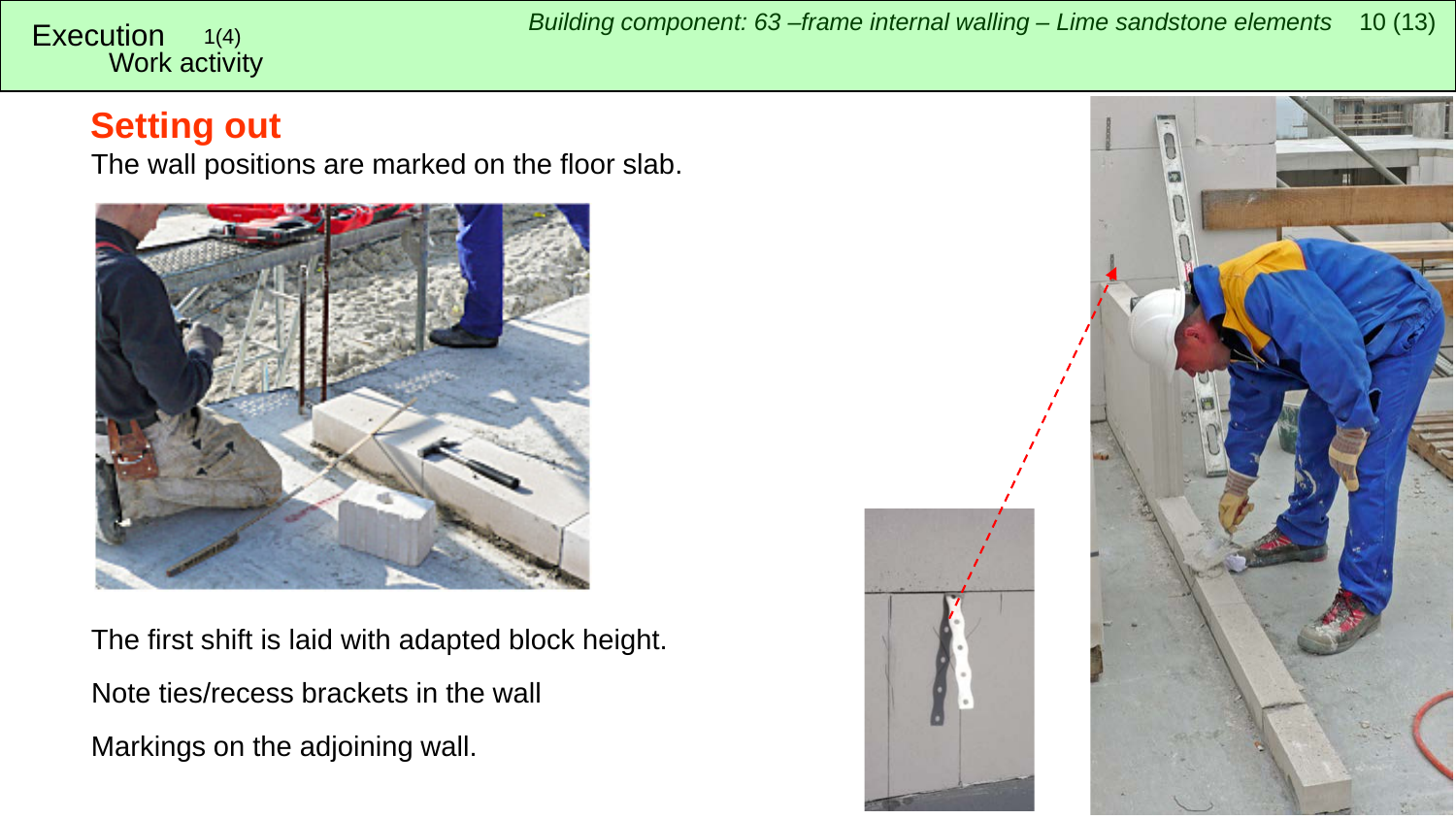Work activity

A block of  $\frac{1}{2}$  - m2 coupled with the lifting yoke/'tracking tool' through its cables being threaded holes in the blocks.

The small crane and lifting device is operated by a touch pad.

Element is lifted into place



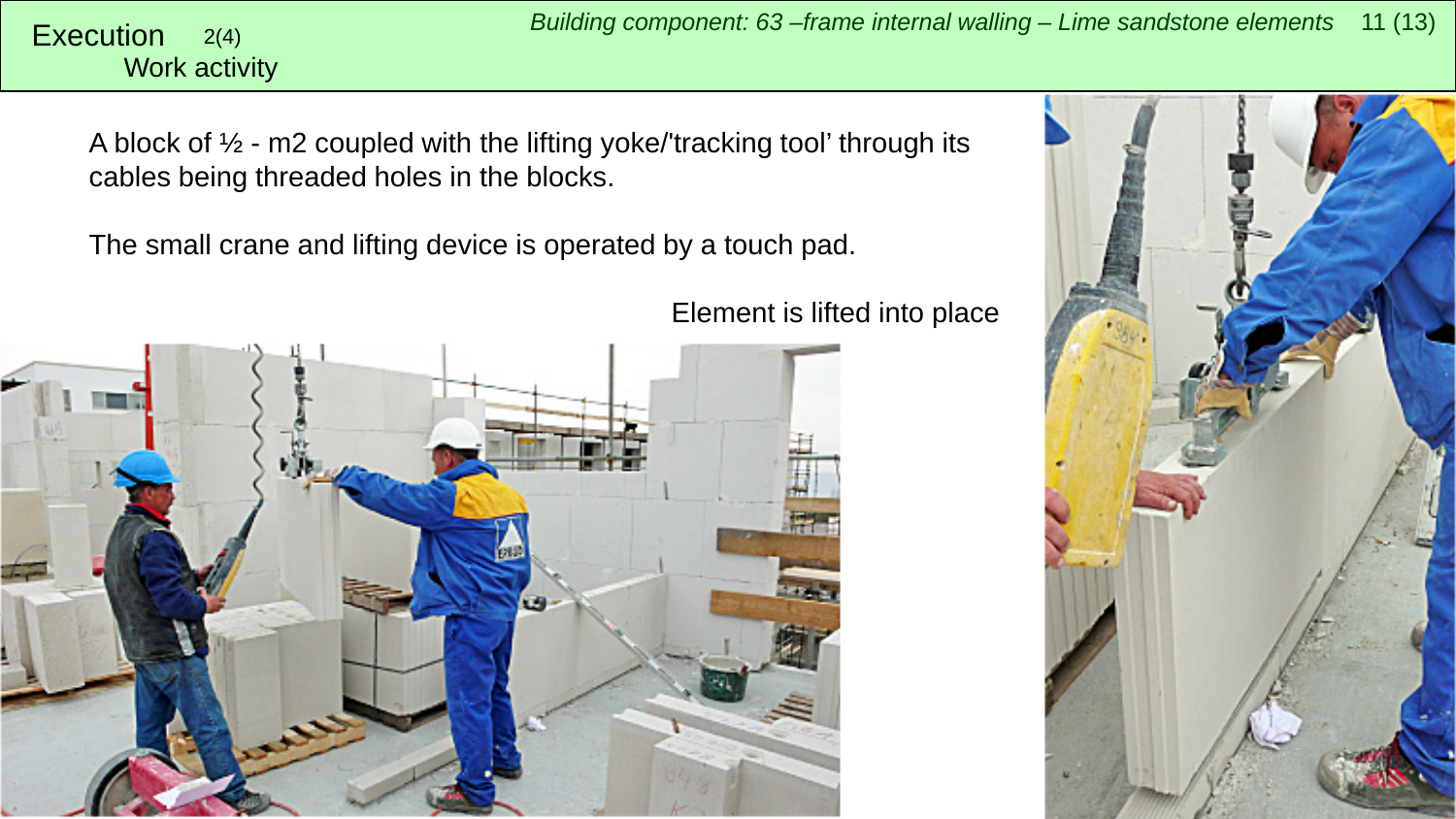# Work activity



Control of evenness and plumb + a blows with a rubber mallet to compress into the glue..

OK - the yoke releases